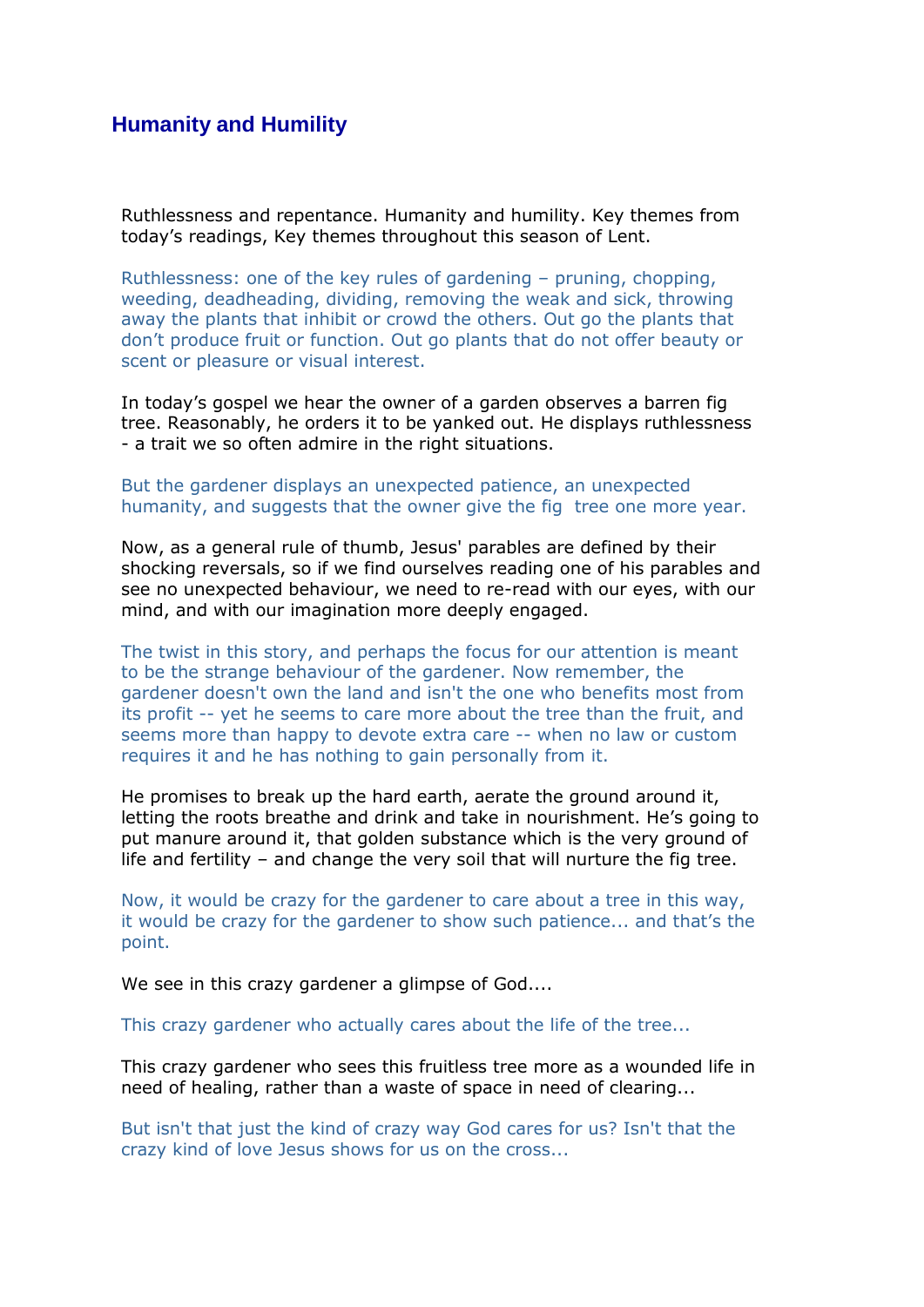Picture for a moment the gardener - making manure, composting. Think about the humus - that living, breathing, potent source of energy the gardener scoops up in his hands after leaves and grasses and insects decay upon the ground. Humus is the Latin word for earth. Humanity comes from the earth (remember those evocative words from Ash Wednesday: remember you are dust, and to dust you shall return, turn away from your sin and be faithful to Christ.)

Do we see in this gardener, a reminder of creation and a picture of our creator?

And do we also see, a reminder that we are to be recreated, and a picture of Christ?

Humility is being close to the earth - earthiness, honesty.

Humanity and humility, is the way of Christ, and the way of the cross.

(And incidentally, I am also reminded of the women arriving at the tomb on Easter morning, and Mary talking to the gardener - not realising she is talking to the Christ!)

But back to today's gospel and our final word: repentance.

To repent is one of Luke's favourite verbs! The Greek verb to repent (metanoein) means to change one's mind. It refers to a 180-degree change of mind and heart. Versions of the verb "to repent" show up about fifty times in the New Testament. Half of those are in Luke and in the second volume of his work, Acts.

Lent is a good time to turn around and head toward God.

Repentance has acquired negative connotations over the years. But for Luke repentance is a positive thing.

Luke's gospel is the joyful gospel! Luke's gospel introduces us to a God who is merciful and gracious and wants more than anything to repair our relationship with God, whose heart leaps with joy when we turn Godward.

In Luke, the message is: Repent, or this is the joy you'll miss!

The poet Zaleski writes:

Repentance means, above all, a constant, patient, growing in love. It means our willingness to open ourselves to the work of the Spirit in us and to embrace fully the gift of our salvation. Repentance is the life of the Spirit within us, a life of truth and of love.

I wrote in the Link that sadly, Lent, has all too often been seen, as a morose season in which we all give up something in order to prepare ourselves for eternal life. The salvation promised and hoped for requires us turning our backs on the joys of this life and the beauties of the earth. We are encouraged to train our eyes upon heaven, forsaking time for